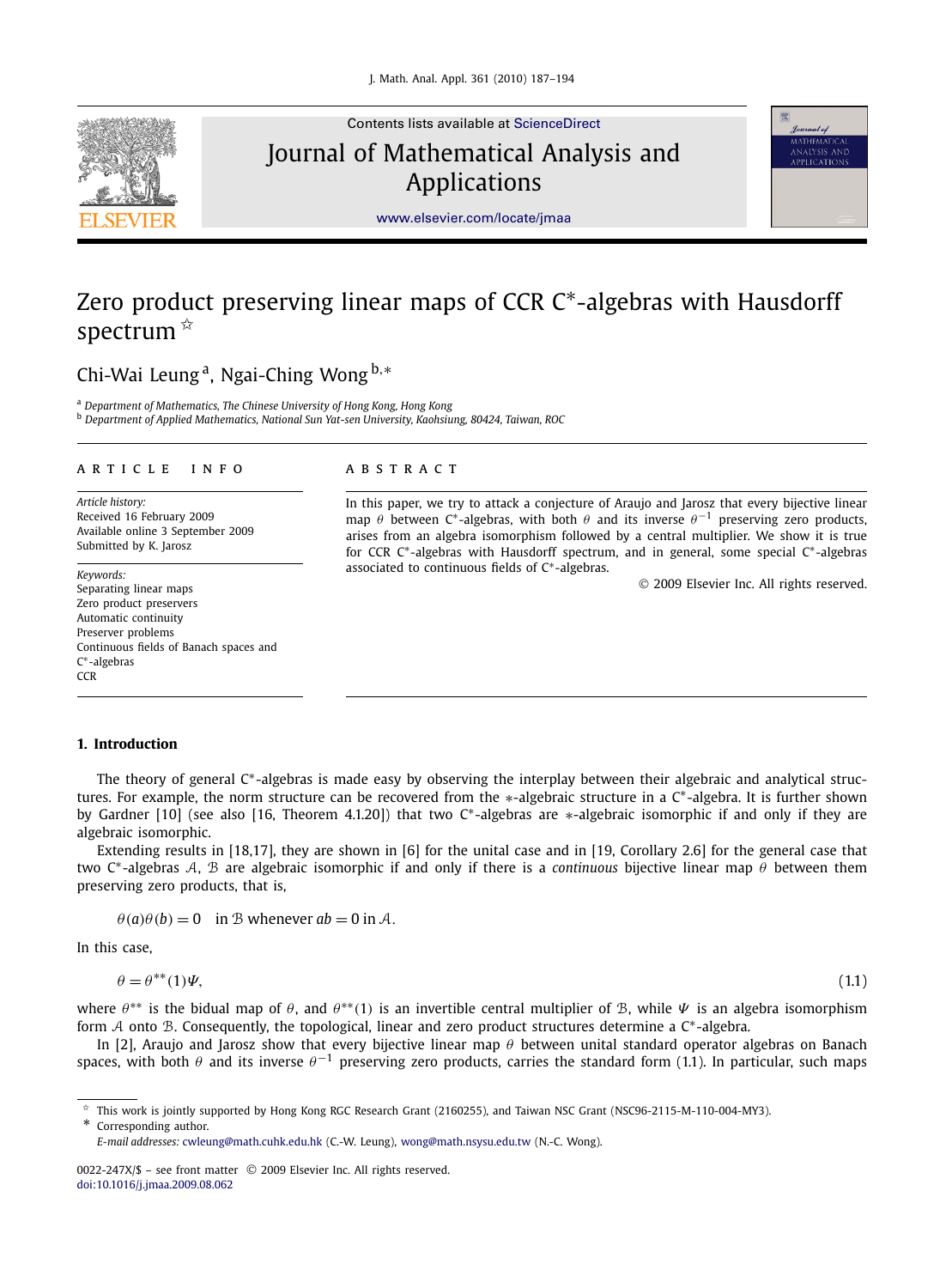are automatically bounded. Their results apply to those maps between standard C∗-algebras, i.e., those containing compact operators. They state a conjecture in [2] to ask whether every such map between two arbitrary C∗-algebras carries the standard form (1.1). In other words, they want to know whether the linear and the zero product structures suffice to determine a C∗-algebra.

This might be a hard problem, as we do not have suitable functional calculus to use if we do not know in advance the map is bounded. As a matter of facts, the structure of unbounded zero product preserving linear functionals of C∗-algebras is quite complicated (see [4]). Furthermore, we know that Banach algebra homomorphisms can be unbounded (see, e.g., [7]). One possible way to attack this problem is to decompose a general  $C^*$ -algebra into a family of simple  $C^*$ -algebras, e.g., the ones consist of compact operators. Together with [13], this suggests us to study continuous fields of C∗-algebras whose fibers are elementary C∗-algebras, which give rise to exactly all CCR C∗-algebras with Hausdorff spectrum.

In Section 2, we shall develop a structure theory of zero product preserving linear maps *θ* between two continuous fields of C<sup>∗</sup>-algebras  $(X, \{A_x\}, \mathcal{A})$  and  $(Y, \{B_y\}, \mathcal{B})$ . These maps carry a standard form

$$
\theta(f)(y) = H_y(f(\varphi(y))), \quad \forall f \in \mathcal{A}, \ \forall y \in Y,
$$
\n(1.2)

where  $\varphi$  is a map from *Y* into *X*, and each fiber linear map  $H_y$ :  $A_{\varphi(y)} \to B_y$  is zero product preserving. In Section 3, we assume, in addition, *θ* is bijective and its inverse *θ*−<sup>1</sup> also preserves zero products. Then, *ϕ* is a homeomorphism. Moreover, all fiber linear maps *<sup>H</sup> <sup>y</sup>* are bounded whenever *<sup>X</sup>* (or *<sup>Y</sup>* ) contains no isolated points, or all the fiber C∗-algebras are standard operator algebras. In these cases, *θ* is bounded and thus, by results in [6,19], carries the standard form (1.1). Eventually, we solve the open problem in affirmative for the CCR C<sup>∗</sup>-algebra case; namely, two CCR C<sup>∗</sup>-algebras with Hausdorff spectrum are ∗-isomorphic if and only if they have the same linear and zero product structures.

It might be worthwhile to mention that the group C∗-algebra of a compact group is a direct sum of matrix algebras, and thus a CCR with Hausdorff spectrum (see, e.g., [8, 15.1]). Consequently, results in this paper can be applied. Of course, the most interesting part is to characterize further the group structure through this kind of maps. We hope this will be achieved in coming future.

Finally, we would like to express our deep gratitude to the referee for his/her careful reading and helpful comments.

#### **2. Zero product preservers between continuous fields of Banach algebras**

We shall follow [9,8] for notations. Let *T* be a locally compact Hausdorff space, called *base space*. For each *t* in *T* there is a (complex) Banach space  $E_t$ . A *vector field* x is an element in the product space  $\prod_{t\in T}E_t$ , that is,  $x(t)\in E_t$ ,  $\forall t\in T$ .

**Definition 2.1.** *A continuous field*  $\mathcal{E} = (T, \{E_t\}, \mathcal{A})$  *of Banach spaces over a locally compact space* T is a family  $\{E_t\}_{t \in T}$  of Banach spaces, with a set  $A$  of vector fields such that

- (i)  $A$  is a (complex) vector subspace of  $\prod_{t\in T}E_t$ .
- (ii) For every *t* in *T*, the set of all  $x(t)$  with *x* in *A* is dense in  $E_t$ .
- (iii) For every *x* in *A*, the function  $t \mapsto ||x(t)||$  is continuous on *T* and vanishes at infinity.
- (iv) Let x be a vector field. Suppose for every t in T and every  $\epsilon > 0$ , there is a neighborhood U of t and a y in A such that  $||x(t) - y(t)|| < \epsilon$  for all *t* in *U*. Then  $x \in A$ .

Elements in A are called *continuous vector fields*.

It is not difficult to see that A becomes a Banach space under the norm  $||x|| = \sup_{t \in T} ||x(t)||$ . If g is in  $C_b(T)$ , i.e., g is a bounded continuous complex-valued function on *T*, and *x* is in *A* then  $t \mapsto g(t)x(t)$  defines a continuous vector field *gx* on *T*. The set { $x(t)$ :  $x \in A$ } coincides with  $E_t$  for every *t* in *T*. Moreover, for any distinct points *s*, *t* in *T* and any  $\alpha$  in  $E_s$ and  $\beta$  in  $E_t$ , there is a continuous vector field *x* such that  $x(s) = \alpha$  and  $x(t) = \beta$  (see, e.g., [9,14]).

**Definition 2.2.** <sup>A</sup> *continuous field of Banach algebras* (resp. C∗*-algebras*) *(X,*{*Ax*}, A*)* is a continuous field of Banach spaces with Banach algebra (resp. C∗-algebra) fibres *Ax* such that A becomes a Banach algebra (resp. C∗-algebra) under the pointwise algebraic (resp. \*-algebraic) operations and norm  $|| f || = \sup ||f(x)||$ .

**Example 2.3.** Recall that a C∗-algebra A is called a *CCR* if every irreducible representation of A consists of compact operators. The spectrum  $\tilde{A}$  of  $A$  is the family of unitary equivalence classes of nonzero irreducible representations under the hullkernel topology. This topology is always locally compact, and the spectrum of a CCR C∗-algebra is *<sup>T</sup>*1. Let A be a CCR <sup>C</sup>∗-algebras with Hausdorff spectrum *<sup>X</sup>* = Aˆ. According to [8, Theorem 10.5.4], we can represent A as a continuous field of <sup>C</sup>∗-algebras *(X,*{*Ax*}*,*A*)*, where *Ax* consists of compact linear operators on a Hilbert space *Hx* for each *<sup>x</sup>* in *<sup>X</sup>*.

Let  $(X, \{A_x\}, \mathcal{A})$  and  $(Y, \{B_y\}, \mathcal{B})$  be two continuous fields of C<sup>∗</sup>-algebras, and let  $\theta : \mathcal{A} \to \mathcal{B}$  be a zero product preserving linear map. Denote by  $X_{\infty} = X \cup \{\infty\}$  and  $Y_{\infty} = Y \cup \{\infty\}$  the one-point compactifications of *X* and *Y*, respectively. Note that the point  $\infty$  at infinity will be isolated in  $X_{\infty}$  if *X* is already compact. Set for each *x* in *X* the sets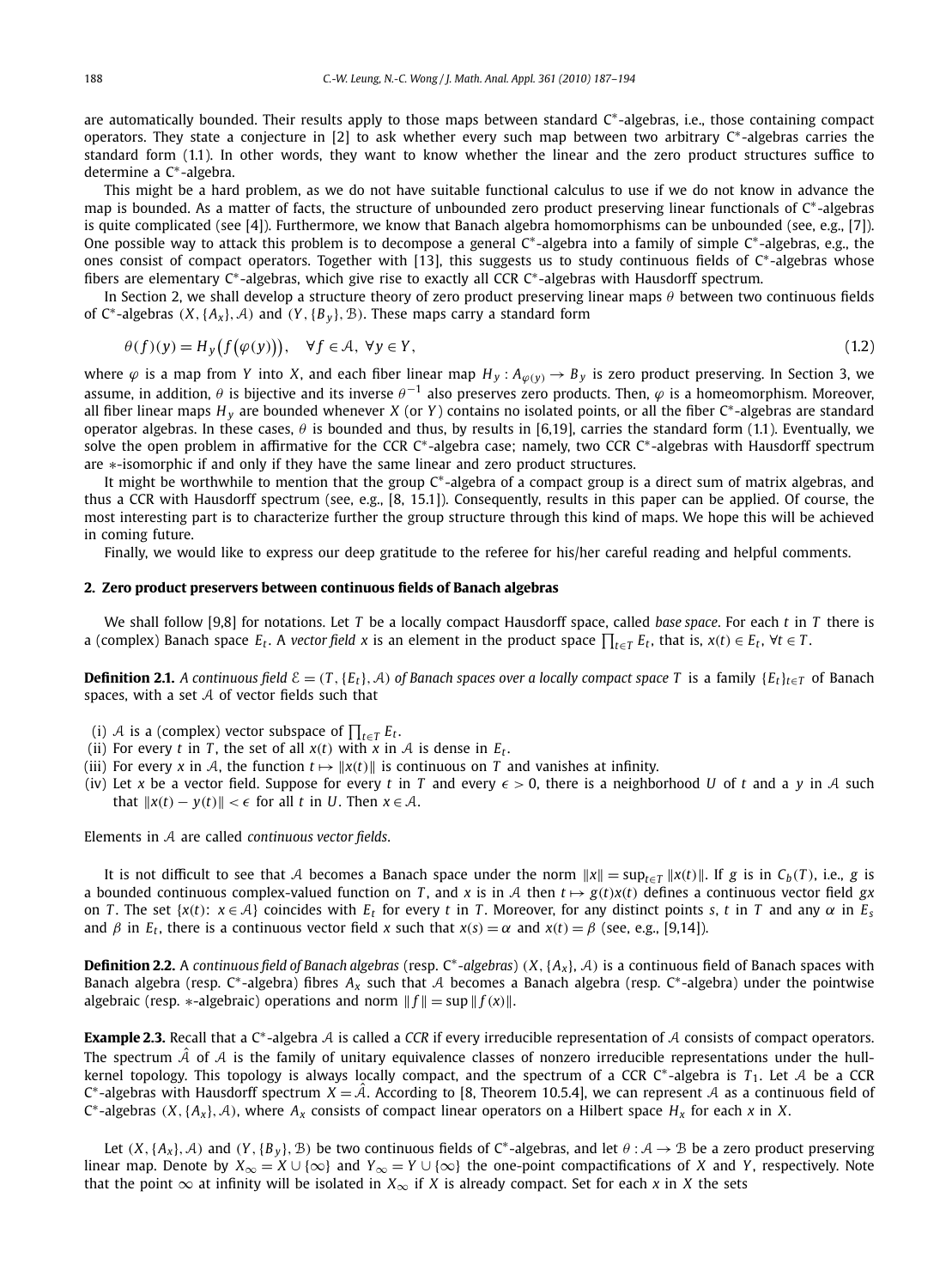$I_x = \{f \in \mathcal{A}: f \text{ vanishes in a neighborhood in } X_\infty \text{ of } x\},\$ 

$$
M_x = \left\{ f \in \mathcal{A} : f(x) = 0 \right\}.
$$

In particular,

 $I_{\infty} = \{f \in \mathcal{A}: f \text{ has a compact support}\},\$ 

$$
M_{\infty} = A.
$$

Similar conventions are also made for each *y* in *Y* . Furthermore, denote by *δ<sup>y</sup>* the evaluation map at *y* in *Y* , i.e.,

$$
\delta_y(g) = g(y) \in B_y, \quad \forall g \in \mathcal{B}.
$$

We call a Banach algebra *A primitive* if it has an (isometric) faithful irreducible representation *π* : *A* → *B(E)* into the Banach algebra of all bounded linear operators on a Banach space *E*. We call a linear map between Banach algebras has a *primitive range* if the Banach algebra generated by its range is primitive.

**Theorem 2.4.** Let  $(X, \{A_x\}, \mathcal{A})$ ,  $(Y, \{B_y\}, \mathcal{B})$  be continuous fields of Banach algebras over locally compact Hausdorff spaces X, Y, *respectively. Let*  $\theta : A \to B$  *be a zero product preserving linear map such that*  $\delta_y \circ \theta : A \to B_y$  *has primitive range for every y in Y. If we set*

$$
Y_0 = \{ y \in Y_\infty : \delta_y \circ \theta = 0 \},
$$

*then there is a unique continuous map*  $\varphi$  :  $Y \setminus Y_0 \to X_\infty$  *satisfying the condition that* 

$$
\theta(I_{\varphi(y)})\subseteq M_y.
$$

*Set*

$$
Y_1 = \{ y \in Y \setminus Y_0 : \theta(M_{\varphi(y)}) \subseteq M_y \},
$$
  
\n
$$
Y_2 = \{ y \in Y \setminus Y_0 : \theta(M_{\varphi(y)}) \nsubseteq M_y \}.
$$

*Then*  $\infty \in Y_0$  *and*  $Y_0$  *is compact,* 

$$
\theta(f)|_{Y_0}=0, \quad \forall f\in \mathcal{A},
$$

*and Y*<sub>2</sub> *is open in Y*<sub>∞</sub>*. Moreover, there is a linear map H<sub>y</sub> :*  $A_{\varphi(y)} \to B_y$  *for each y in Y*<sub>1</sub> *such that* 

$$
\theta(f)(y) = H_y(f(\varphi(y))), \quad \forall f \in \mathcal{A}, \ \forall y \in Y_1.
$$
\n(2.1)

*The exceptional set*  $\varphi(Y_2)$  *consists of finitely many non-isolated points in*  $X_\infty$ *. Furthermore,*  $\theta$  *is bounded if and only if*  $Y_2 = \emptyset$  *and all H <sup>y</sup> are bounded. In this case,*

$$
\|\theta\| = \sup_{y} \|H_y\|.
$$

*Finally, the fiber maps H <sup>y</sup> are zero product preserving if (X,*{*Ax*}*,*A*) is a continuous field of* <sup>C</sup>∗*-algebras.*

Composing  $\delta$ <sub>*y*</sub>  $\circ$  *θ* with a faithful irreducible representation of the Banach algebra generated by  $\{\theta(f)(y) \in B_y: f \in A\}$ , we can assume that  $B_y$  is an irreducible subalgebra of the algebra  $B(E_y)$  of all bounded linear operators on some Banach space  $E_y$  and  $\delta_y \circ \theta$  is again zero-product preserving with range generating  $B_y$ .

It is clear that  $Y_0$  is compact, contains the point at infinity, and

$$
\theta(f)|_{Y_0} = 0, \quad \forall f \in \mathcal{A}.
$$

On the other hand, for each  $y \in Y \setminus Y_0$ , the range  $\theta(A)$  is not trivial at *y*. For every open subset *U* of *X*, denote by  $A_U$  the subalgebra of all *f* in A vanishing outside a compact subset of *U*. For each *y* in  $Y \setminus Y_0$ , denote by

 $S_y = \{x \in X_\infty\colon \text{for every open neighborhood } U \text{ of } x \text{, there is an } f \text{ in } \mathcal{A}_U \text{ such that } \theta(f)(y) \neq 0\}.$ 

We divide the proof of Theorem 2.4 into several lemmas.

**Lemma 2.5.** *The set*  $S_v$  *is nonempty for each y in*  $Y \setminus Y_0$ *.*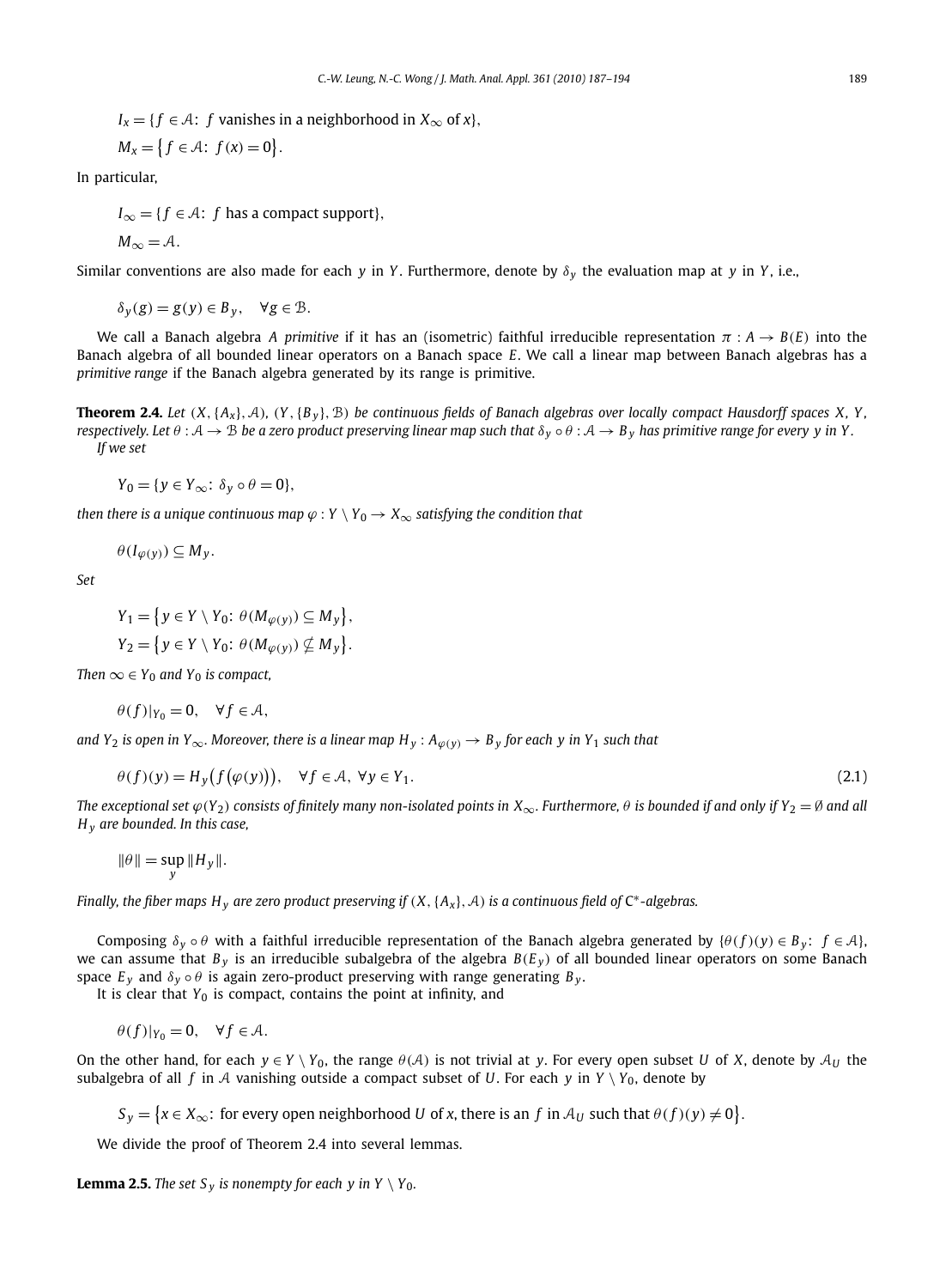**Proof.** Suppose on the contrary that for each *x* in  $X_\infty$  there is an open neighborhood  $U_x$  of *x* in  $X_\infty$  such that  $\theta(f)(y) = 0$ for all *f* in  $A_{U_x}$ . Let  $V_x$  be an open neighborhood of *x* with compact closure  $\overline{V} \subseteq U$ . By compactness,

 $X_{\infty} = V_{x_0} \cup V_{x_1} \cup \cdots \cup V_{x_n}$ 

for some points  $x_0 = \infty$ ,  $x_1, \ldots, x_n$  in  $X_\infty$ . Let

 $1 = h_0 + h_1 + \cdots + h_n$ 

be a continuous partition of unity such that  $h_i$  vanishes outside  $V_{x_i}$  for  $i = 0, 1, \ldots, n$ . For any *g* in A, observe that

 $(h_i g) \in A_{U_{x_i}}$  implies  $\theta(h_i g)(y) = 0$ ,

and then  $\theta(g)(y) = 0$ ,  $\forall g \in A$ . This gives a contradiction  $y \in Y_0$ .  $\Box$ 

**Lemma 2.6.**  $S_v$  consists of exactly one point for all y in  $Y \setminus Y_0$ .

**Proof.** We shall verify that  $x_1, x_2 \in S_y$  implies  $x_1 = x_2$ . Suppose  $x_2 \neq x_1$ . Let  $U_1$  and  $U_2$  be disjoint open neighborhoods of  $x_1$  and  $x_2$ , respectively. Since

$$
f_1 f_2 = f_2 f_1 = 0
$$
 for all  $f_i$  in  $A_{U_i}$ ,  $i = 1, 2$ ,

we have

$$
\theta(f_1)\theta(f_2) = \theta(f_2)\theta(f_1) = 0 \text{ in } \mathcal{B}.
$$

Let *E*<sub>1</sub> be the intersection of the kernels of all  $\theta(f_1)(y)$  with  $f_1$  in  $\mathcal{A}_{U_1}$ . Because both  $\theta|_{\mathcal{A}_{U_1}}$  and  $\theta|_{\mathcal{A}_{U_2}}$  are not trivial at *y*, we see that  $E_1$  is a proper nontrivial subspace of  $E_y$ , that is,  $\{0\} \neq E_1 \neq E_y$ .

Let *V* be a nonempty open set in *Y* such that the compact closure  $\overline{V} \subseteq U_1$ . For any *h* in  $\mathcal{A}_V$ , let *g* be in  $C(X_\infty)$  such that  $g = 1$  on the support of *h* and *g* vanishes outside *V*. Then for each *f* in *A*, since *fg* vanishes outside *V*, we have  $\theta(fg)(y)|_{E_1} = 0$ . On the other hand, we have  $h(f(1-g)) = 0$ . This implies  $\theta(h)(y)\theta(f)(y)|_{E_1} = \theta(h)(y)\theta(fg)(y)|_{E_1} = 0$ ,  $\forall f \in \mathcal{A}$ . Since *V* is an arbitrary nonempty open set with compact closure contained in *U*<sub>1</sub>, we have  $\theta(h)(y)\theta(f)(y)|_{E_1} = 0$ for all  $f \in A$  and for all  $h \in A_{U_1}$ . Therefore,  $\theta(A)(y)(E_1) \subseteq E_1$ . Since  $\theta(A)(y)$  generates the irreducible algebra  $B_y$ , we see that  $E_1$  could not be proper. This is a contradiction.  $\Box$ 

Define a map  $\varphi$  from *Y* \ *Y*<sub>0</sub> into *X*<sub>∞</sub> by *S*<sub>*y*</sub> = { $\varphi$ (*y*)}.

**Lemma 2.7.** *The point*  $\varphi(y)$  *is the unique point in*  $X_{\infty}$  *satisfying the condition that* 

$$
\theta(I_{\varphi(y)}) \subseteq M_y, \quad \forall y \in Y \setminus Y_0. \tag{2.2}
$$

**Proof.** Let  $f \in I_{\varphi(y)}$  vanish in an open neighborhood U of  $\varphi(y)$ . For all  $x \notin U$ , by the definition of  $S_y$  there is an open neighborhood *V<sub>x</sub>* of *x* such that  $\theta(\mathcal{A}_{V_x})(y) = \{0\}$ . By compactness, we can write  $X_\infty = U \cup V_{x_1} \cup \cdots \cup V_{x_n}$  for some  $x_1, \ldots, x_n$ in  $X_{\infty} \setminus U$ . Let  $1 = h + h_1 + \cdots + h_n$  be a corresponding continuous partition of unity. Note that  $\theta(h_i g)(y) = 0$  for all *g* in A and  $i = 1, ..., n$ . Hence,  $\theta(g)(y) = \theta(hg)(y)$  for all g in A. As  $f(hg) = 0$ , we see that  $\theta(f)(y)\theta(g)(y) = \theta(f)(y)\theta(hg)(y) = 0$ . Since  $\delta_y \circ \theta$  has a primitive range,  $\theta(f)(y) = 0$ , or  $\theta(f) \in M_y$ . Finally, the uniqueness assertion follows from the definition of  $S_v$ .  $\Box$ 

It is clear that the map  $\varphi$  is uniquely characterized by (2.2). Now the definitions of the sets  $Y_1$  and  $Y_2$  make sense.

**Lemma 2.8.**  $\varphi$  :  $Y \setminus Y_0 \to X_\infty$  *is continuous.* 

**Proof.** Suppose  $y_\lambda \to y$  in  $Y \setminus Y_0$ , but  $x_\lambda = \varphi(y_\lambda) \to x \neq \varphi(y)$ . By Lemma 2.7,  $\theta(I_\lambda) \nsubseteq M_y$ . Let  $U_x$ ,  $U_{\varphi(y)}$  be disjoint compact neighborhoods of x,  $\varphi(y)$ , respectively. Let  $g \in C(X_\infty)$  such that  $g = 1$  on  $U_x$  and  $g = 0$  on  $U_{\varphi(y)}$ . Since  $x_\lambda \to x$ ,  $(1-g)f \in I_{x_\lambda}$ eventually. Thus,  $\theta((1-g)f) \in M_{y_\lambda}$  eventually. By the continuity of the norm function,  $\theta((1-g)f)(y) = 0$ . On the other hand,  $gf \in I_{\varphi(y)}$  implies  $\theta(gf) \in M_y$ . Hence,  $\theta(f)(y) = 0$ ,  $\forall f \in A$ . This gives  $y \in Y_0$ , a contradiction.  $\Box$ 

**Lemma 2.9.** Let  $\{y_n\}$  be an infinite sequence in  $Y \setminus Y_0$  such that  $\varphi(y_n)$  are distinct points in  $X_\infty$ . Then

 $\limsup ||\delta_{\gamma_n} \circ \theta|| < +\infty$ .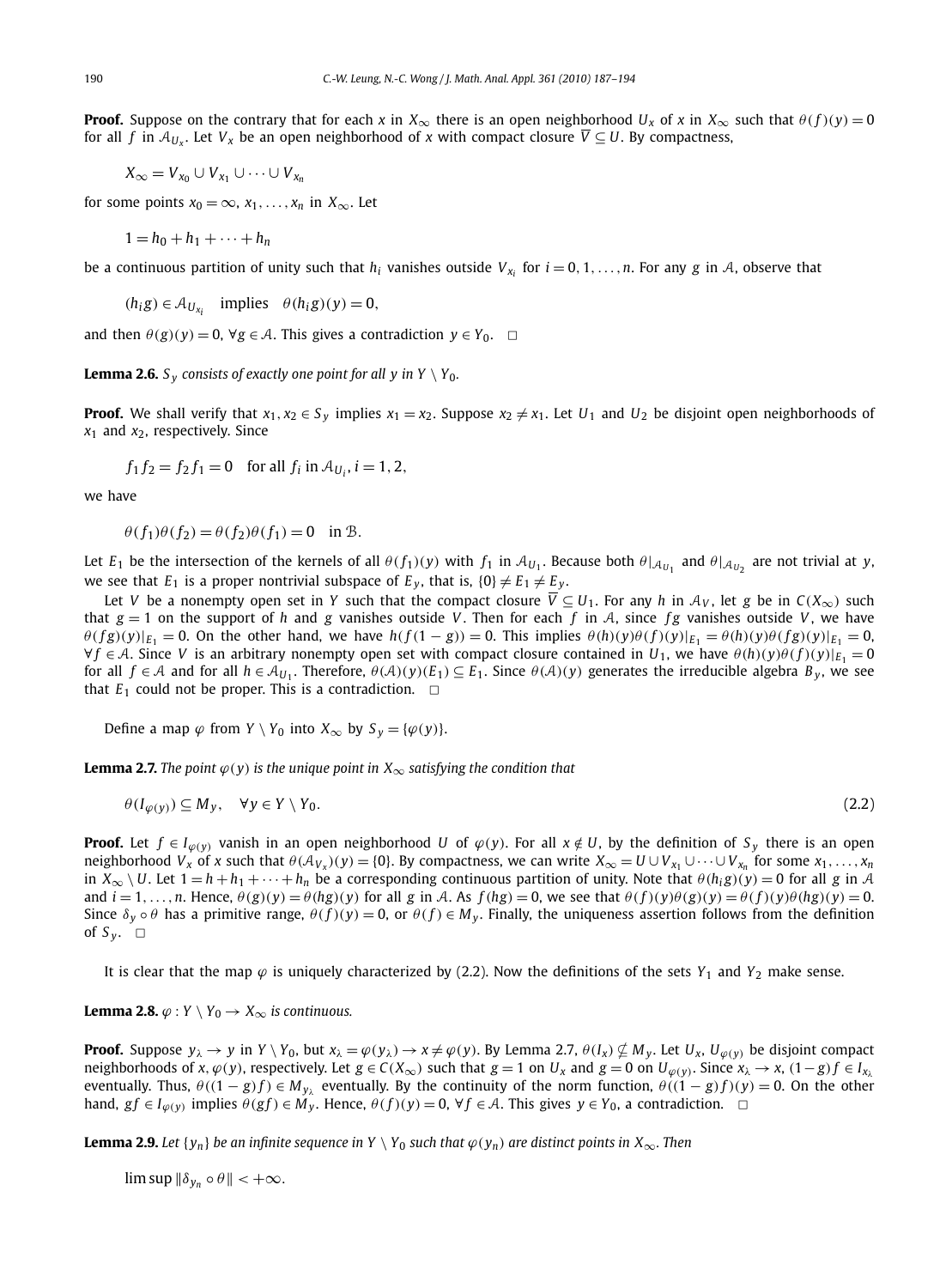**Proof.** Suppose not, by passing to a subsequence if necessary, we can assume that  $\|\delta_{y_n} \circ \theta\| > n^4$ , and there is an element  $f_n$  in A such that  $||f_n|| \leq 1$  and  $||\theta(f_n)(y_n)|| > n^3$ , for  $n = 1, 2, \ldots$ . Let  $V_n, U_n$  be compact neighborhoods of  $x_n$  in  $X_\infty$  such that  $V_n$  is contained in the interior of  $U_n$ , and  $U_n \cap U_m = \emptyset$ , for distinct  $n, m = 1, 2, ...$  Let  $g_n \in C(X_\infty)$  such that  $g_n = 1$  on *V<sub>n</sub>* and  $g_n = 0$  outside *U<sub>n</sub>* for  $n = 1, 2, \ldots$  Observe

$$
\theta(f_n)(y_n) = \theta(g_n f)(y_n) + \theta((1 - g_n)f)(y_n)
$$
  
=  $\theta(g_n f)(y_n)$ , as  $(1 - g_n)f \in I_{x_n}$ .

So we can assume  $f_n$  is supported in  $U_n$ , for  $n = 1, 2, \ldots$ . Let

$$
f = \sum_{n=1}^{\infty} \frac{1}{n^2} f_n \in \mathcal{A}.
$$

Since  $n^2 f - f_n \in I_{x_n}$ , we have  $n^2 \theta(f)(y_n) = \theta(f_n)(y_n)$  by (2.2), and thus  $\|\theta(f)(y_n)\| > n$ , for  $n = 1, 2, ...$  As  $\theta(f)$  in  $\mathcal{B}$  has a bounded norm, we arrive at a contradiction.  $\Box$ 

**Lemma 2.10.**  $\varphi(Y_2)$  *is a finite set of non-isolated points in*  $X_{\infty}$ *.* 

**Proof.** Let  $x = \varphi(y)$  with *y* in  $Y_2$ . Then by (2.2) we have

$$
\theta(I_x) \subseteq M_y
$$
 but  $\theta(M_x) \nsubseteq M_y$ .

This implies the linear operator  $\delta_y \circ \theta$  is unbounded, since  $I_x$  is dense in  $M_x$  by Urysohn's Lemma. By Lemma 2.9, we can have only finitely many of such *x*'s. So  $\varphi(Y_2)$  is a finite set. Moreover, if *x* is an isolated point in  $X_\infty$  then  $I_x = M_x$ , and thus  $x \notin \varphi(Y_2)$ . □

**Proof of Theorem 2.4.** Let  $y \in Y_1$ , we have  $\theta(M_{\varphi(y)}) \subseteq M_y$ . Hence, there is a linear operator  $H_y : E_{\varphi(y)} \to F_y$  such that

$$
\theta(f)(y) = H_y(f(\varphi(y))), \quad \forall f \in \mathcal{A}.\tag{2.3}
$$

Next we want to see that *Y*<sub>2</sub> is open, or equivalently, *Y*<sub>0</sub> ∪ *Y*<sub>1</sub> is closed in *Y*<sub>∞</sub>. Let *y*<sub>λ</sub> → *y* with *y*<sub>λ</sub> in *Y*<sub>0</sub> ∪ *Y*<sub>1</sub>. We want to show that  $y \in Y_0 \cup Y_1$ . Since  $Y_0$  is compact, we may assume  $y_\lambda \in Y_1$  for all  $\lambda$ . Suppose  $y \notin Y_0$ . By Lemma 2.8, we see that  $\varphi(y_\lambda) \to \varphi(y)$ . In the case there is a subnet of  $\{\varphi(y_\lambda)\}\)$  consisting of only finitely many points, we can assume  $\varphi(y_\lambda) = \varphi(y)$ for all  $\lambda$ . Then for all f in A,  $f(\varphi(y)) = 0$  implies  $f(\varphi(y_\lambda)) = 0$ , and thus  $\theta(f)(y_\lambda) = 0$  for all  $\lambda$  by (2.3). By continuity,  $\theta(f)(y) = 0$ . Consequently,  $\theta(M_{\varphi(y)}) \subseteq M_y$ , and thus  $y \in Y_1$ . In the other case, every subnet of  $\{\varphi(y_\lambda)\}\$  contains infinitely many points. Lemma 2.9 asserts that  $M = \limsup ||H_{v_\lambda}|| < +\infty$ . This gives

$$
\|\theta(f)(y)\| = \lim \|\theta(f)(y_\lambda)\| = \lim \|H_{y_\lambda}(f(\varphi(y_\lambda)))\| \le M \|f(\varphi(y))\|.
$$

Thus, if  $f(\varphi(y)) = 0$  we have  $\theta(f)(y) = 0$ . Consequently,  $y \in Y_1$ . Now observe that the boundedness of  $\theta$  implies  $Y_2 = \emptyset$ . Moreover,

$$
\|\theta\| = \sup \{ \|\theta(f)\| : f \in \mathcal{A} \text{ with } \|f\| = 1 \}
$$
  
=  $\sup \{ \|H_y(f(\varphi(y)))\| : f \in \mathcal{A} \text{ with } \|f\| = 1, y \in Y_1 \}$   
 $\leq \sup \{ \|H_y\| : y \in Y_1 \}.$  (2.4)

The reverse inequality is plain. Conversely, we suppose  $Y_2 = \emptyset$  and all  $H_y$  are bounded. We claim that sup  $||H_y|| < +\infty$ . For else, there is a sequence { $y_n$ } in  $Y_1$  such that  $\lim_{n\to\infty}$   $||H_{y_n}|| = +\infty$ . By Lemma 2.9, we can assume all  $\varphi(y_n) = x$  in *X*. Let *e* ∈ *A*<sub>*x*</sub> and *f* ∈ *A* such that *f* (*x*) = *e*. Then

$$
||H_{y_n}(e)|| = ||\theta(f)(y_n)|| \le ||\theta(f)||, \quad n = 1, 2, ....
$$

It follows from the uniform boundedness principle that  $\sup \|H_{y_n}\| < +\infty$ , a contradiction. It then follows from (2.4) that  $\theta$ is bounded.

Finally, suppose  $(X, \{A_x\}, \mathcal{A})$  is a continuous field of C<sup>\*</sup>-algebras, and in particular,  $\mathcal{A}$  is a C<sup>\*</sup>-algebra. Let  $\alpha \beta = 0$  in  $A_x$ for some x in  $\varphi(Y_1)$ . Consider the closed two-sided ideal  $I = \{c \in A: c(x) = 0\}$  of A. Let a, b in A be such that  $a(x) = \alpha$ ,  $b(x) = \beta$ . Then  $ab \in I$ . By a result of Akemann and Pedersen [1] (see also [6, Lemma 4.14]), we shall have  $a', b'$  in A such that  $a'(x) = \alpha$ ,  $b(x') = \beta$  and  $a'b' = 0$ . Now  $\theta(a')\theta(b') = 0$  implies  $H_y(\alpha)H_y(\beta) = 0$ . So each  $H_y$  preserves zero products.  $\Box$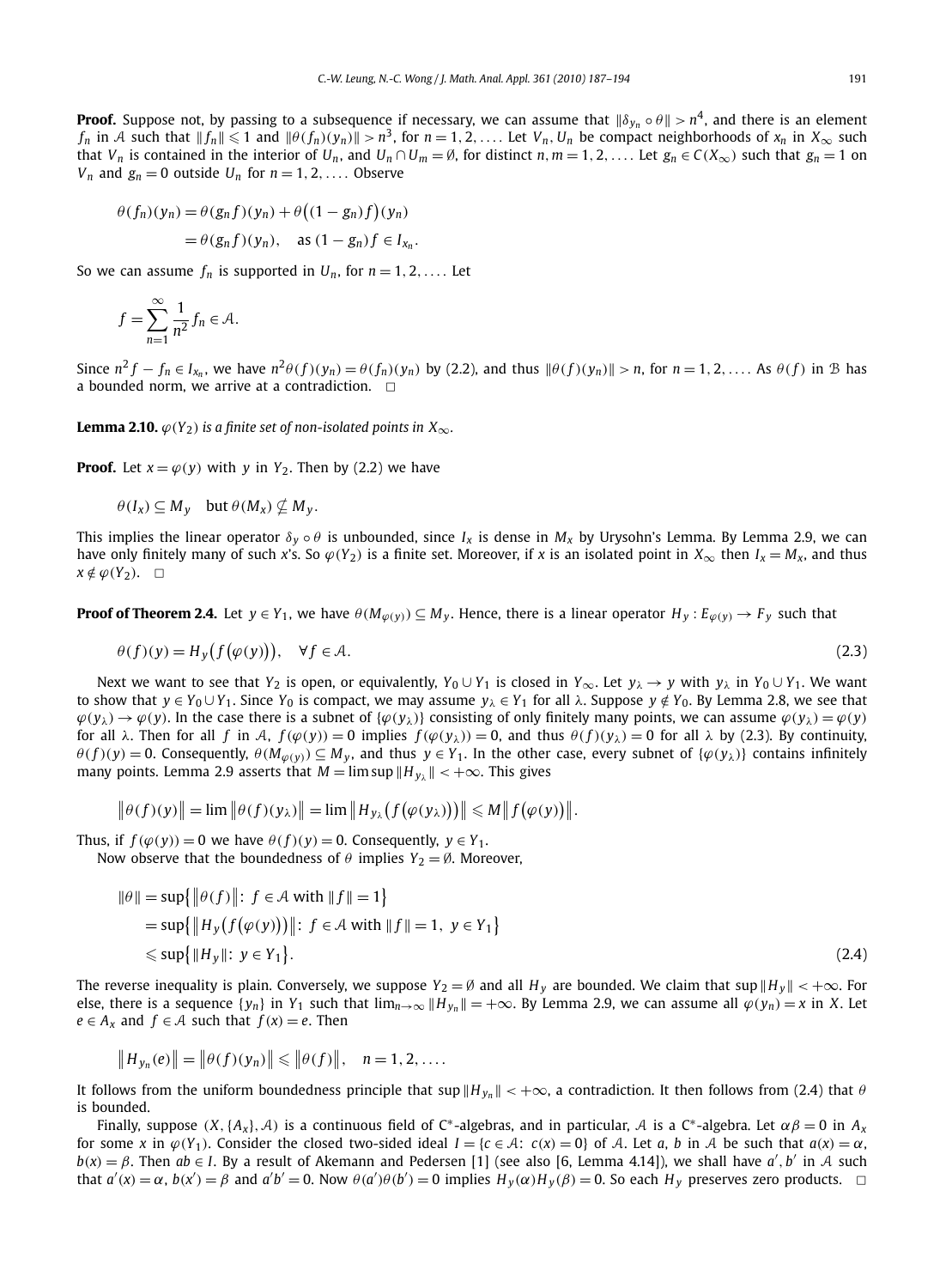### **3. Zero product preservers between CCR C∗-algebras**

Recall that an algebra *A* of continuous linear operators on some locally convex space *E* is called *standard* if *A* contains all finite rank operators. Note that we do not assume *A* contains the identity map on *E* or *A* is closed under any topology. The following result belongs to Araujo and Jarosz [2, Theorem 1]. They verify the case of unital standard operator algebras on Banach spaces. The arguments below slightly simplify theirs.

**Proposition 3.1.** *(See [2].) Let θ* : *A* → *B be a bijective linear map between standard operator algebras A, B on locally convex spaces M, N, respectively, such that both θ and its inverse θ*−<sup>1</sup> *preserve zero products. Then there is a nonzero scalar λ and a weak–weak bi-continuous invertible linear map*  $S : M \rightarrow N$  *such that* 

 $\theta$  (*a*) =  $\lambda$ *SaS*<sup>-1</sup>,  $\forall$ *a* ∈ *A*.

*In case both M, N are Frechet spaces, S is bi-continuous in the metric topologies. In particular, θ is bounded if both M, N are Banach spaces.*

#### **Proof.** Put

$$
a^{\perp} = \{c \in A : ca = 0\}
$$
, for all nonzero a in A.

We see that *a*<sup>⊥</sup> ⊆ *b*<sup>⊥</sup> if and only if the closure of the range space of *a* contains that of *b*. Consequently, *a*<sup>⊥</sup> is maximum among all  $b^{\perp}$  if and only if *a* is of rank one. By the zero product preserving property of  $\theta$  and  $\theta^{-1}$ , we see that  $\theta$  preserves the order of  $a^{\perp}$ 's, and thus sends the maxima onto the maxima. In other words,  $\theta$  sends rank one operators onto rank one operators. It then follows from the Fundamental Theorem of Affine Geometry that there exist linear maps  $S : M \to N$  and  $T: N \rightarrow M$  such that

$$
\theta(a) = SaT, \quad \forall a \in \mathcal{F}(M),
$$

where F*(M)* is the algebra of all continuous finite rank operators on *M*. In particular,

$$
\theta(x\otimes y')=Sx\otimes T'y',
$$

for every rank one operator  $x \otimes y'$  with x in M, y' in the topological dual space M' of M. Here, T' is the (algebraic) dual map of T, and  $(x \otimes y')(z) = y'(z)x$  defines a rank at most one continuous operator on M. Consequently,  $T'M' \subseteq N'$  and thus *T* is weak–weak continuous. Dealing with the inverse  $\theta^{-1}$ , we see that  $T^{-1}$  is also weak–weak continuous. Moreover, if  $y'_2(x_1) = 0$  then  $(x_2 \otimes y'_2)(x_1 \otimes y'_1) = 0$ . Thus,  $\theta(x_2 \otimes y'_2)\theta(x_1 \otimes y'_1) = 0$ . In other words,

$$
y'_2(x_1) = 0 \quad \text{implies} \quad (T'y'_2)(Sx_1)(Sx_2 \otimes T'y'_1) = 0, \quad \forall x_1, x_2 \in M, \ y'_1, y'_2 \in M' \text{ implies } y'_2(TSx_1) = 0, \quad \forall x_1 \in M, \ y'_2 \in M'.
$$

By linearity,  $T = \lambda S^{-1}$  for some nonzero scalar  $\lambda$ , and

$$
\theta(a) = \lambda S a S^{-1}, \quad \forall a \in \mathcal{F}(M).
$$

In general, let  $a \in A$ . For any  $x \neq 0$  in M, let  $x' \in M'$  such that  $x'(x) = 1$ . Set  $b = a - (ax \otimes x')$ . Observe  $b(x \otimes x') = 0$ . Thus,

$$
\theta(b)\theta(x\otimes x') = \lambda(\theta(b)Sx) \otimes (S^{-1})'x' = 0.
$$

This implies

$$
\theta(a)Sx = \lambda(Sax \otimes (S^{-1})'x')(Sx) = \lambda Sax, \quad \forall x \in M.
$$

Hence,

 $\theta$ (*a*) =  $\lambda$ *SaS*<sup>-1</sup>,  $\forall$ *a*  $\in$  *A*.

In case *M*, *N* are Frechet spaces, the Closed Graph Theorem ensures that both *S*, *S*−<sup>1</sup> are continuous in the metric topology. If they are Banach spaces, then  $\theta$  is automatically bounded.  $\Box$ 

**Theorem 3.2.** Let  $(X, \{A_x\}, \mathcal{A})$ ,  $(Y, \{B_y\}, \mathcal{B})$  be continuous fields of primitive Banach algebras over locally compact base spaces. Let *θ* : A → B *be a bijective linear map such that both θ , θ*−<sup>1</sup> *preserve zero products. Suppose, in addition, at least one of the following conditions hold.*

- (1) *X* (*or Y* ) *contains no isolated points.*
- (2) *All fibers Ax and B <sup>y</sup> are standard operator algebras.*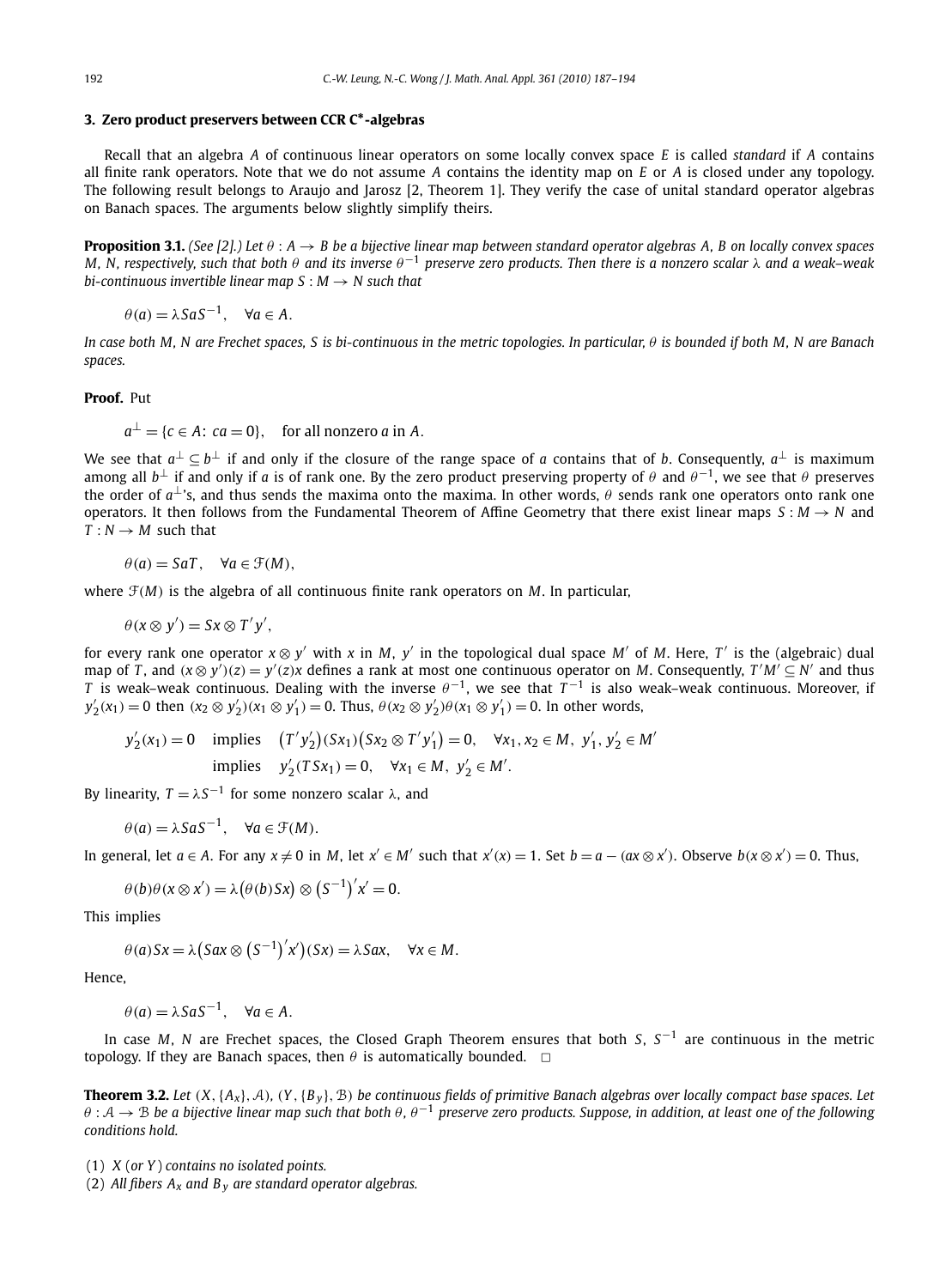*Then θ is automatically bounded and X, Y are homeomorphic. Indeed, θ assumes the standard form* (1.2) *with all fiber linear maps being bounded.*

*If the case* (2) *holds, and*  $A$  (*resp.*  $B$ ) *is a continuous field of standard* C<sup>\*</sup>-algebras  $A_x$  (*resp. B*<sub>*y*</sub>)</sub> *on Hilbert spaces*  $H_x$  (*resp. K*<sub>*y*</sub>), *then there exist a homeomorphism ϕ* : *Y* → *X, a bounded and away from zero continuous scalar function λ on Y , a bounded invertible linear map*  $S_v$  *from*  $H_{\omega}(v)$  *onto*  $K_v$  *for each*  $\gamma$  *in*  $Y$  *such that* 

$$
\theta(f)(y) = \lambda(y) S_y f(\varphi(y)) S_y^{-1}, \quad \forall f \in \mathcal{A}, \ y \in Y.
$$

*In other words, the standard form* (1.1) *holds*:

$$
\theta = \theta^{**}(1)\Psi,
$$

where the invertible central multiplier  $\theta^{**}(1)$  of  $\mathcal B$  is represented by the operator field  $y \mapsto \lambda(y)I_y$  with  $I_y$  being the identity map on each fiber Hilbert space K<sub>y</sub>, and the algebra isomorphism  $\Psi$  is given by  $\Psi(f)(y) = S_y f(\varphi(y))S_y^{-1}$ .

**Proof.** We first note that  $Y_0 = \{\infty\}$ . Moreover, it follows from (2.2) that  $\varphi(Y) = \varphi(Y_1) \cup \varphi(Y_2)$  is dense in X. Since  $\varphi(Y_2)$ is a finite set of non-isolated points in *X*, we see that  $\varphi(Y_1)$  alone is dense in *X*. On the other hand, let  $y \in Y_1$  with  $\varphi(y) = x$  in X, and  $\psi(x) = z$  in  $Y_{\infty}$ . Here, the map  $\psi : X \to Y_{\infty}$ , and the decomposition  $X = X_1 \cup X_2$  is induced by  $\theta^{-1}$  in an analogous way. In particular, we have

$$
\theta(M_x) \subseteq M_y
$$
 and  $\theta^{-1}(I_z) \subseteq M_x$ .

Consequently,  $I_z \subseteq \theta(M_x) \subseteq M_y$  gives  $y = z \in \psi(X)$ . In case  $y \in \psi(X_1)$ , we have  $\theta(M_x) = M_y$ . Since  $\psi(X_2)$  is a finite set of non-isolated points in *Y*, we have  $\theta(M_{\varphi(y)}) = M_y$  for all but at most finitely many *y* in *Y*<sub>1</sub>. Therefore, the linear map *H*<sub>*y*</sub> is bijective for all but at most finitely many *y* in  $Y_1$ , which are non-isolated points in *Y*. Hence, if  $\theta(f)$  vanishes on  $Y_1$  then *f* vanishes on the dense set  $\varphi(Y_1)$  by (2.1), and thus  $f = 0$ . Therefore,  $Y_1$  is dense in *Y* by the surjectivity of  $\theta$ . The openness of *Y*<sup>2</sup> forces itself to be empty.

Now,  $Y = Y_1$  and  $X = X_1$  imply that both  $\theta$  and  $\theta^{-1}$  can be written as weighted composition operators:

$$
\theta(f)(y) = H_y(f(\varphi(y))), \quad \forall f \in \mathcal{A}, \ \forall y \in Y, \n\theta^{-1}(g)(x) = T_x(g(\psi(x))), \quad \forall g \in \mathcal{B}, \ \forall x \in X.
$$

It is easy to see that the linear map  $H_y$ :  $E_{\varphi(y)} \to F_y$  has  $T_y$  as the inverse for every *y* in *Y*, and thus it is bijective. By Lemma 2.9, at most finitely many  $H_y$  are unbounded.

Let *y* be a non-isolated point in *Y*. We shall show that the linear map  $H<sub>v</sub>$  is bounded. Suppose not, then for each  $n = 1, 2, ...$  there is an  $f_n$  in A of norm one such that  $\|\theta(f_n)(y)\| = \|H_y(f_n(\varphi(y)))\| > n^4$ . By the continuity of the norm of  $\theta(f_n)$ , there are all distinct points  $y_n$  in Y nearby y such that  $\|\theta(f_n)(y_n)\| > n^3$ . Let  $x_n = \varphi(y_n)$  in X for  $n = 1, 2, ...$ Since  $\varphi$  is a homeomorphism, we can assume also that all  $x_n$  are distinct with disjoint compact neighborhoods  $U_n$ . By multiplying with a norm one continuous scalar function, we can assume each  $f_n$  is supported in  $U_n$ . Let  $f = \sum_n \frac{1}{n^2} f_n$  in A. Since  $n^2 f - f_n \in I_{x_n}$ , we have  $n^2 \theta(f)(y_n) = \theta(f_n)(y_n)$  and thus  $\|\theta(f)(y_n)\| > n$  for  $n = 1, 2, ...$  This absurdity tells us that  $H_v$  is bounded for all non-isolated *y* in  $Y_1$ .

For the case (1), if *Y* (or equivalently, its homeomorphic image *X*) contains no isolated points then all fiber linear maps *H*<sub>*y*</sub> are bounded. By Theorem 2.4, we have  $\|\theta\| = \sup \|H_y\| < +\infty$ .

Suppose now the case (2) holds. By Proposition 3.1, each fiber linear map assumes the form  $H_y(a) = \lambda(y)S_yaS_y^{-1}$ , and *θ* is uniformly bounded. To see that *λ* is continuous on *Y* , we make use of a result of Lee [14, Lemma 2] which asserts that the multiplier algebras  $M(A)$  and  $M(B)$  can be represented as families of bounded operator fields in  $(X, \{M(A_x)\})$  and  $(Y, \{M(B_x)\})$ , respectively. By restricting the double dual map of  $\theta$  to  $M(A)$ , we see that the invertible central multiplier  $\theta^{**}(1)(y) = \lambda(y)I_y$ . It follows from the Dauns–Hofmann Theorem (see, e.g., [15, Theorem A.34]) that  $\lambda$  is a continuous function on *X*. Since *θ* ∗∗*(*1*)* is invertible, we see that *λ* is bounded and away from zero. It is also plain that the algebra isomorphism  $\Psi = \theta^{**}(1)^{-1}\theta$  is given by sending a continuous operator field  $\{f(y)\}$  to  $\{S_y f(\varphi(y))S_y^{-1}\}$ .

As a special case of Theorem 3.2(2), here comes

**Theorem 3.3.** Let A and B be CCR C<sup>\*</sup>-algebras with Hausdorff spectrum  $X = \hat{A}$  and  $Y = \hat{B}$ , respectively. Let  $\theta : A \to B$  be a bijective *linear map such that*

$$
ab = 0 \quad \text{in } A \quad \text{if and only if} \quad \theta(a)\theta(b) = 0 \quad \text{in } B.
$$
\n
$$
(3.1)
$$

*Then θ* is automatically bounded. Indeed,  $\theta = m\Psi$  where  $m = \theta^{**}(1)$  is an invertible central multiplier of B and  $\Psi$  is an algebra *isomorphism from* A *onto* B*.*

**Corollary 3.4.** *Two CCR* C∗*-algebras with Hausdorff spectrum are isomorphic as* C∗*-algebras if and only if they have the same linear and zero product structures.*